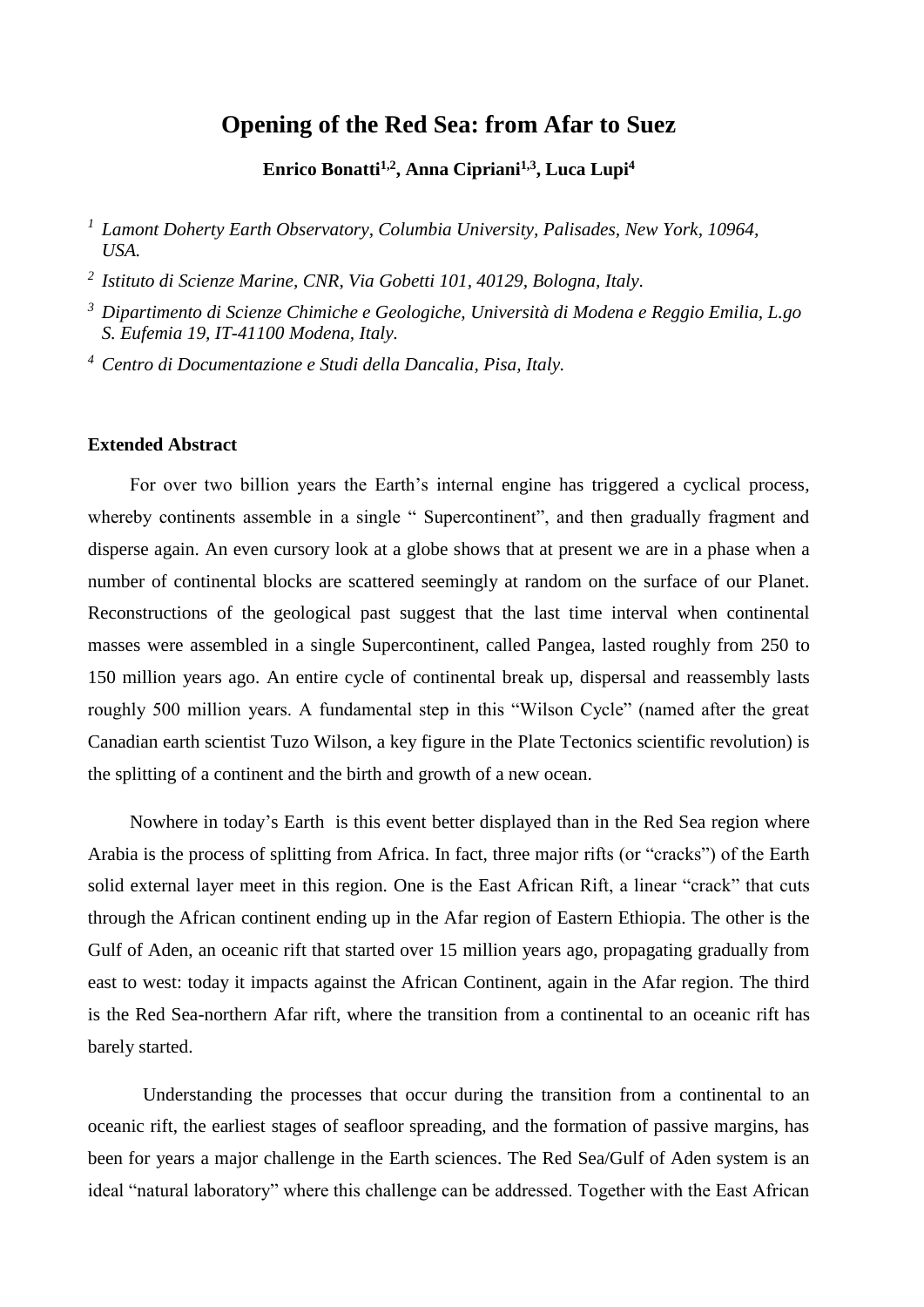and the Afar Rifts, we have within the same region a network of rift zones in different stages of evolution (Fig. 1), from fully continental (East African), to "pre-oceanic" (Afar and northern Red Sea), to oceanic (southern Red Sea and Gulf of Aden). Plate tectonic reconstructions suggest that, while emplacement of oceanic crust initiated as early as 15 Ma in the Gulf of Aden, it started more recently (~ 5 Ma) in the Southern Red Sea, but has not yet started in the northern Red Sea. Although different parts of this system have been the object of many studies, a number of key aspects remain poorly known.

We are addressing in this work a number of issues, namely: (a) Does the initial break of the continental lithosphere and oceanic accretion occur in discrete axial cells, and, if so, why ? (b) To what extent is the opening of the Red Sea normal to the rift, and how is it affected by oblique motion (i.e., Dead Sea Fault direction) ? (c) How do crust-forming melts evolve during the transition from continental to oceanic rift and during the first stages of sea floor spreading? (d) How do melting processes in a young oceanic rift (Red Sea) differ from melting below a mature Mid Ocean Ridge? (e) Is there a systematic change in melt composition along the Red Sea axis, that parallels the presumed south to north propagation of the oceanic rift? (f) Does underplating of thinned-extended continental crust by basaltic melts preceed initiation of sea floor spreading? (g) To what extent is the break up of the continental lithosphere in the Red Sea region related to a mantle plume? Addressing these questions should lead ultimately to a better understanding of changes in thermal structure and composition of the upper mantle as it upwells beneath rifts that evolve from continental to oceanic.

The Red Sea occupies a 2000-km long rift bounded depression. The rift shoulders average between 1000 m and 3000 m in elevation and expose a variety of Pan-African (late Proterozoic) granitic, metamorphic and mafic igneous rocks (Shackleton et al., 1980; Stern, 1994). Uplifting and unroofing began almost simultaneously along the entire Red Sea ~34 Ma while the main phase of rifting began at  $\sim$  22 Ma, according to fission track data (Omar and Steckler, 1995). The onset of rifting in the Red Sea was preceded by massive basaltic volcanism in Ethiopia and southern Yemen around 30 Ma (Hofmann et al., 1997; Coulie et al., 2003), attributed to impingement of the Afar plume head on the lithosphere (Richards et al., 1989). After a perhaps 10 Ma-long interval of stretching of the continental crust , oceanic crust started to form in the southern Red Sea about 5 Ma.

The axial zone of the Red Sea displays a different geotectonic signature moving from South to North (Fig. 1) (Searle and Ross, 1975; Pautot et al., 1983; Bonatti, 1985 Cochran, 2005). South of 19° 30'N the axis of the Red Sea rift is displaced inland in the Afar rift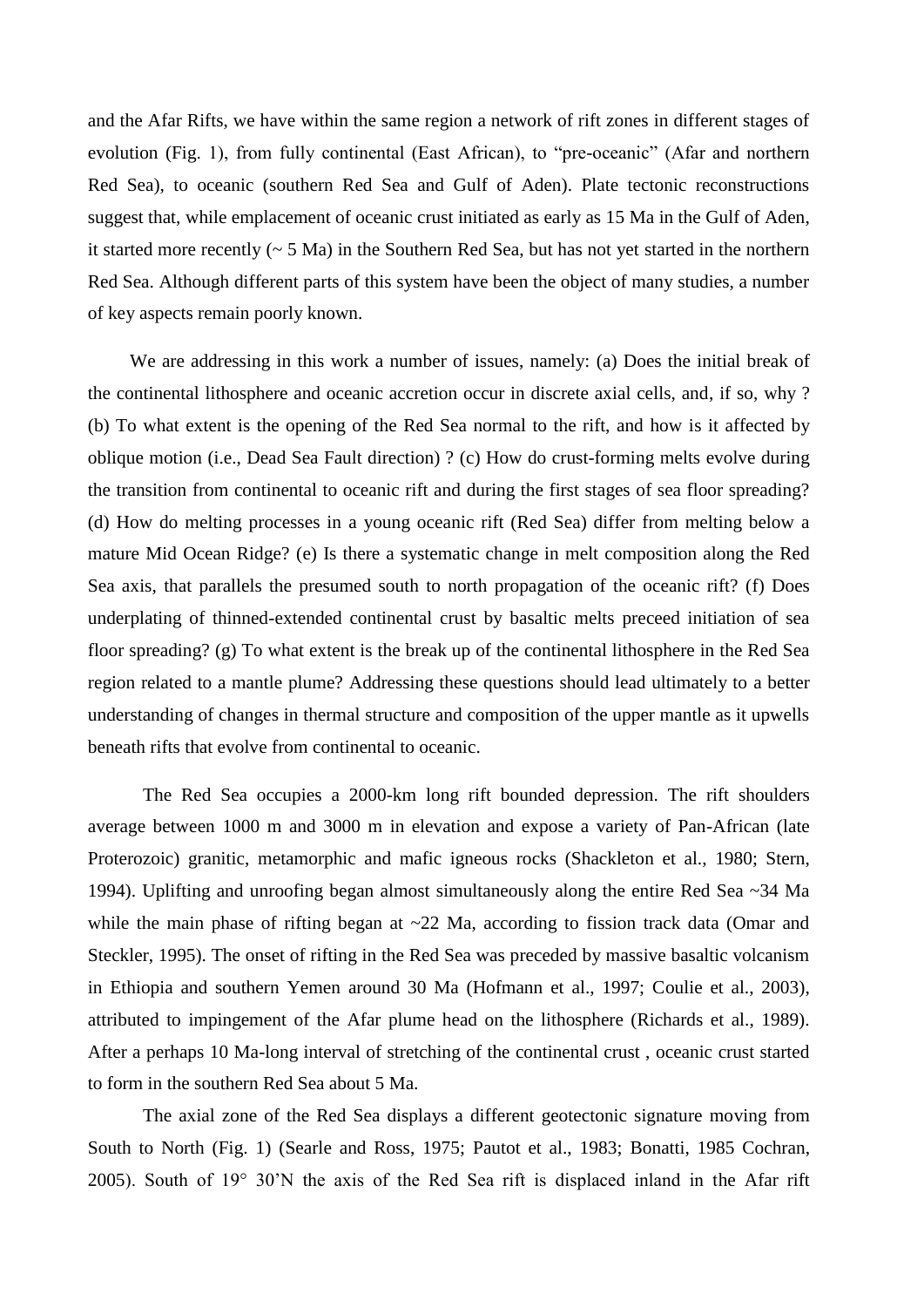(Ethiopia and Eritrea), a spectacular region of active seismicity, volcanism and hydrothermalism. Between 19° 30' and 16°N we observe a relatively continuous axial rift valley with Vine-Matthews linear magnetic anomalies. Moving north (from 19<sup>°</sup> 30'N-22°N) we have a complex pattern of axial trough segments, some with hydrothermal circulation. We then observe a "transition zone", with a number of discrete, regularly spaced axial oceanic troughs (Fig. 1). North of 24º N the Red Sea is carpeted probably by thinned continental crust injected by scattered basaltic intrusions: we observe a few isolated deeps, some exposing basalt, but no evidence of "ordered" centers of sea floor spreading, although some, i.e. Shaban Deep (Haase er al., 2000) are carpeted by fresh basalt.

Vine-Matthews-type magnetic anomalies indicate initiation of sea-floor spreading by injection of basaltic crust in a narrow axial zone starting about 5 Ma, at around 17º N, but more recently to the north and south, in a pattern suggesting axial rift propagation. Spreading rates appear to decrease northward, from about 16 mm/a at 18 $^{\circ}$  N to 10 mm/a at 25  $^{\circ}$ N (Chu and Gordon, 1998). The initial emplacement of oceanic crust may occur in the Red Sea in regularly spaced discrete "cells" (Bonatti, 1985) serving as nucleii for axial propagation of the zone of oceanic accretion, that evolves then in linear segments of spreading. This segmentation could derive either from regularly spaced nucleii of upwelling asthenosphere, or from an initial structural segmentation inherited from pre-existing structural "accommodation zones", as observed in the East African Rift (Bosworth, 1989; Makris and Rhim, 1991; Ghebreab, 1998).

The two northernmost "oceanic" segments of the "transition zone", with axial troughs carpeted by MORB-type fresh volcanics and with Vine-Matthews magnetic anomalies, are called Thethis and Nereus (Fig. 2). North of these oceanic segments a major fracture zone (Zabargard Fracture Zone), intersects the Red Sea N-S at 23ºN-25ºN (Fig. 2) (Ligi et al., 2012). The Island of Zabargad, an uplifted block of sub-Red Sea lithosphere, lies at the SW end of this structure (Bonatti et al., 1981; 1984). A probably extensional basin (Mahabiss Deep) lies at the NE end of the Zabargad FZ. We suspect the Zabargad Fracture Zone is a "prototransform" that, if the Red Sea were to continue its opening, might develop into an "initial" major oceanic transform, similar to those offsetting today the equatorial Mid Atlantic Ridge.

The small islands of the Brothers in the Northern Red Sea at about 26° N provides a remarkable exposure of microgabbros dissected by doleritic dykes. Similar material is exposed on Zabargad island. These rocks might represent uplifted fragments of basaltic melts underplating thinned and extended continental crust before initiation of sea floor spreading (Bonatti and Seyler, 1987).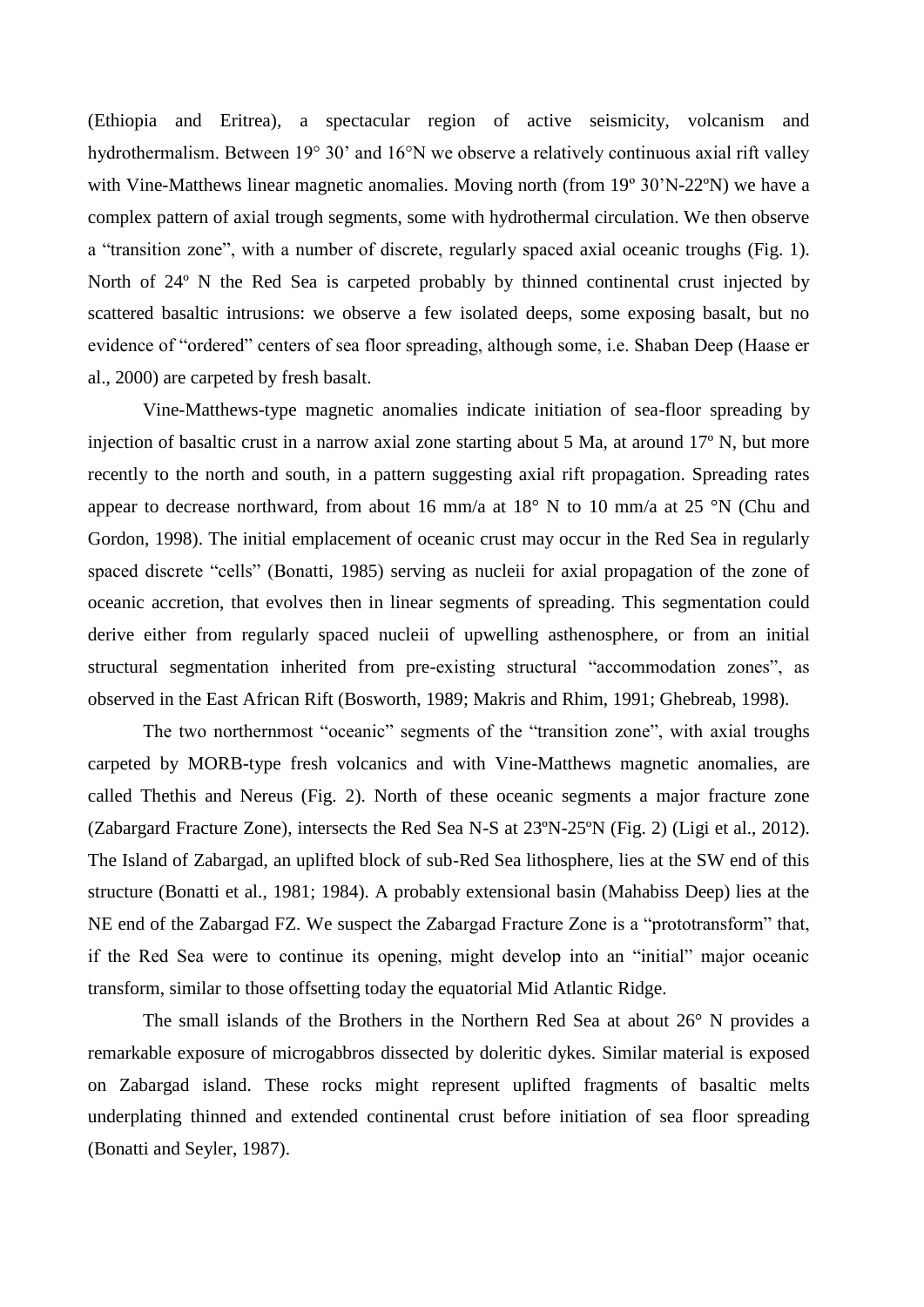Alfred Wegener, who early in the last century pionereed the concept of Continental Drift, realized that the Red Sea is a young oceanic rift formed by the separation of Arabia from Africa. He further understood that the Afar Triangle does not belong in attempts to fit the African and Arabian Red Sea coastlines; he suggested therefore that the Afar region must have developed by volcanism that took place during the separation of the two continental blocs: a remarkable intuition, particularly since at that time the information on the geology of Afar was very scant.

## **References**

- Bonatti, E. Punctiform initiation of seafloor spreading in the Red Sea during transition from continental to an oceanic rift, *Nature* **316**, 33-37 (1985).
- Bonatti, E., Colantoni, P., Della Vedova, B. & Taviani, M. Geology of the Red Sea transitional region (22°-25°N), *Ocean. Acta* **7**, 385-398 (1984).
- Bonatti E., Hamlyn, P. & Ottonello, G. Upper mantle beneath a young oceanic rift Peridotites from the island of Zabargad (Red-Sea), *Geology* **9**, 474-479 (1981).
- Bonatti, E. & Seyler M. Crustal underplating and evolution in the Red Sea rift, *J. Geophys. Res.* **92**, 12083- 12821 (1987).
- Bosworth, W. Basin and range style tectonics in East Africa, *J. Afr. Earth Sci.* **8**, 191-201 (1989).
- Chu, D. & Gordon, R. G. Current plate motions across the Red Sea. *Geophys. J. Int.* **135**, 313-328 (1998).
- Cochran, J. R. Northern Red Sea: Nucleation of an oceanic spreading center within a continental rift, *Geochem. Geophys. Geosyst.* **6**, Q03006 (2005).
- Coulie, E., Quidelleur, X., Gillot, P. Y., Courtillot, V., Lefevre, J. C. & Chiesa, S. Comparative K-Ar and Ar/Ar dating of Ethiopian and Yemenite Oligocene volcanism: implications for timing and duration of the Ethiopian traps, *Earth Planet. Sci. Lett.* **206**, 477-492 (2003).
- Ghebreab, W. Tectonics of the Red Sea region reassessed, *Earth Science Reviews* **45**, 1-44 (1998).
- Haase, K. M., Muhe, R. & Stoffers, P. Magmatism during extension of the lithosphere: geochemical constraints from lavas of the Shaban Deep, northern Red Sea. *Chemical Geology* **166**, 225-239 (2000).
- Hofmann, C., Courtillot, V., Feraud, G., Rochette, P., Yirgu, G., Ketefo, E. & Pik, R. Timing of the Ethiopian flood basalt event and implications for plume birth and global change, *Nature* **389**, 838-841 (1997).
- Ligi, M., Bonatti, E., Bortoluzzi, G., Cipriani, A., Cocchi, L., Caratori Tontini, F., Carminati, E., Ottolini, L. & Schettino, A. Birth of an ocean in the Red Sea: Initial pangs, *Geochem. Geophys. Geosyst.*, 13, Q08009 (2012).
- Makris, M. J. & Rhim, R. Shear controlled evolution of the Red Sea: pull-apart model, *Tectonophysics* **198**, 441-466 (1991).
- Omar, G. I. & Steckler, M. S. Fission track evidence on the initial rifting of the Red Sea: Two pulses, no propagation, *Science* **270**, 1341–1344 (1995).
- Pautot, G. Red Sea deeps A geomorphological study by Seabeam, *Ocean. Acta* **6**, 235-244 (1983).
- Richards, M. A., Duncan, R. A. & Courtillot, V. Flood basalts and hotspot tracks: Plume heads and tails. *Science* **246**, 103-107 (1989).
- Searle, R. C. & Ross, D. A. A geophysical study of the Red Sea axial trough between 20.5° and 22° N, *Geophys. J. Royal Astronom. Soc.* **43***,* 555–572 (1975).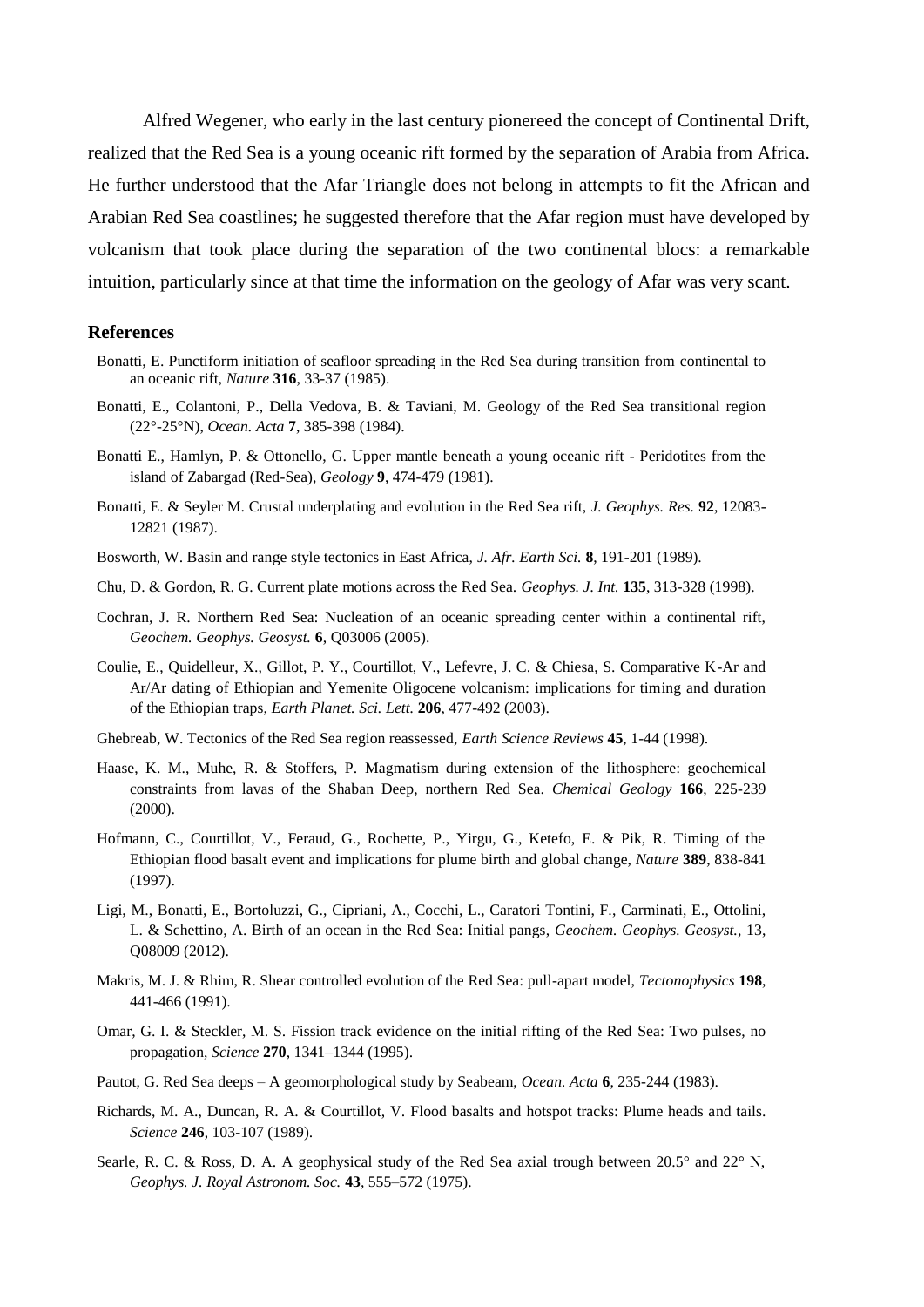- Shackleton, R. M.; Ries, A. C.; Graham, R. H. & Fitches, W. R. Late Precambrian ophiolitic melange in the Eastern Desert of Egypt. *Nature* **285**, 472–474 (1980).
- Stern, R. J. Arc assembly and continental collision in the Neoproterozoic East African Orogen: Implications for the consolidation of Gondwanaland. *Ann. Rev. Earth Planet. Sci.* **22**, 319-351 (1994).
- Wilson J.T. Did the Atlantic Close and then Re-Open?. *Nature* **211**, 676-681 (1966).



**Figure 1**. *Satellite image of the Red Sea/Gulf of Aden region and East African and Afar rifts zones.*